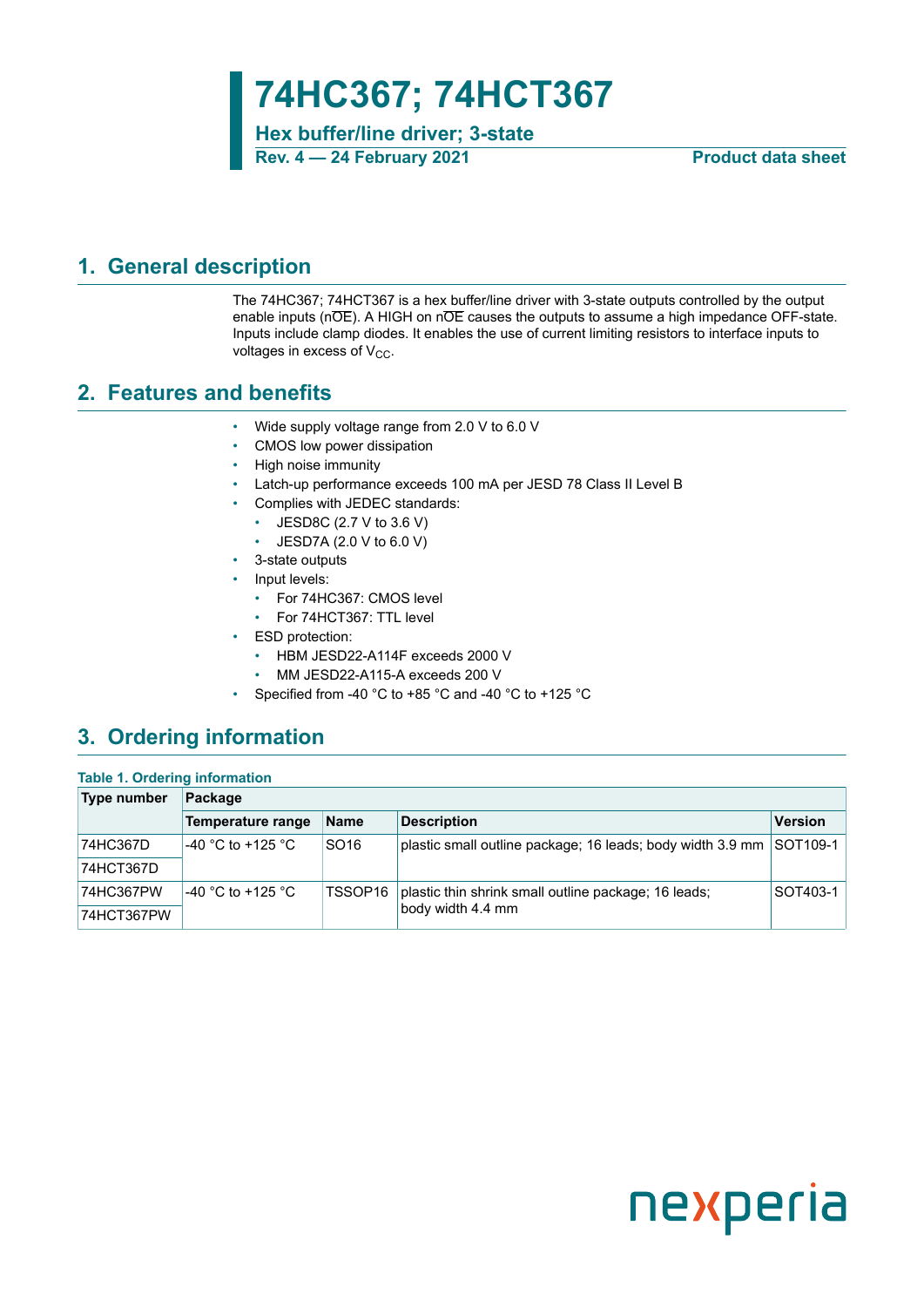# <span id="page-1-0"></span>**4. Functional diagram**

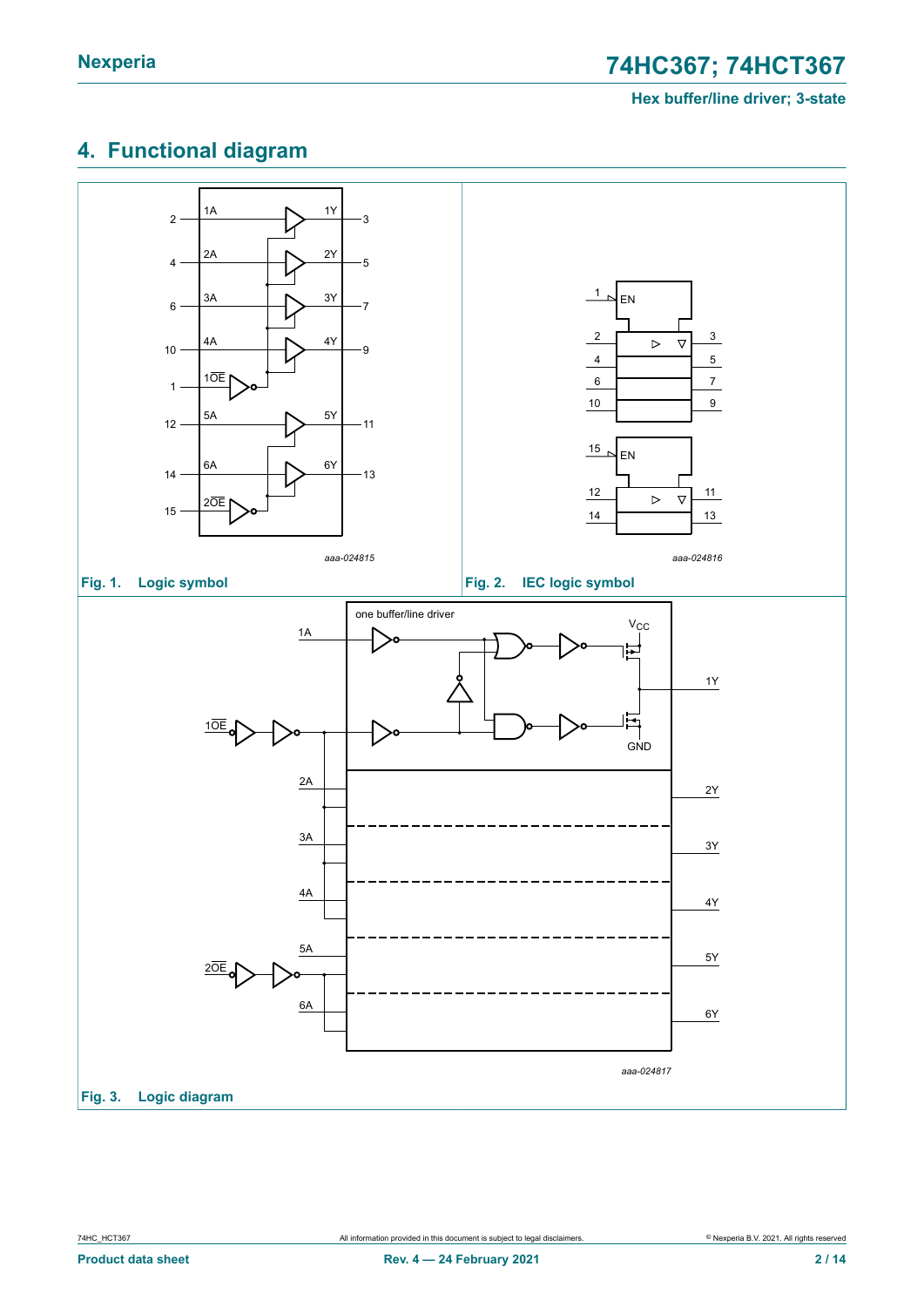### <span id="page-2-0"></span>**5. Pinning information**



### <span id="page-2-2"></span>**5.2. Pin description**

#### **Table 2. Pin description**

| Symbol                 | Pin                 | <b>Description</b>               |
|------------------------|---------------------|----------------------------------|
| 10E, 20E               | 1.15                | output enable input (active LOW) |
| 1A, 2A, 3A, 4A, 5A, 6A | 2, 4, 6, 10, 12, 14 | data input                       |
| 1Y, 2Y, 3Y, 4Y, 5Y, 6Y | 3, 5, 7, 9, 11, 13  | bus output                       |
| <b>GND</b>             | 8                   | $\vert$ ground (0 V)             |
| $V_{\rm CC}$           | 16                  | supply voltage                   |

### <span id="page-2-3"></span>**6. Functional description**

#### **Table 3. Function table**

*H = HIGH voltage level; L = LOW voltage level; X = don't care; Z = high-impedance OFF-state.*

| $\frac{Input}{nOE}$ | Output |     |
|---------------------|--------|-----|
|                     | ∣nA    | .nY |
|                     |        |     |
|                     |        | л   |
| IH                  |        |     |

<span id="page-2-1"></span>**5.1. Pinning**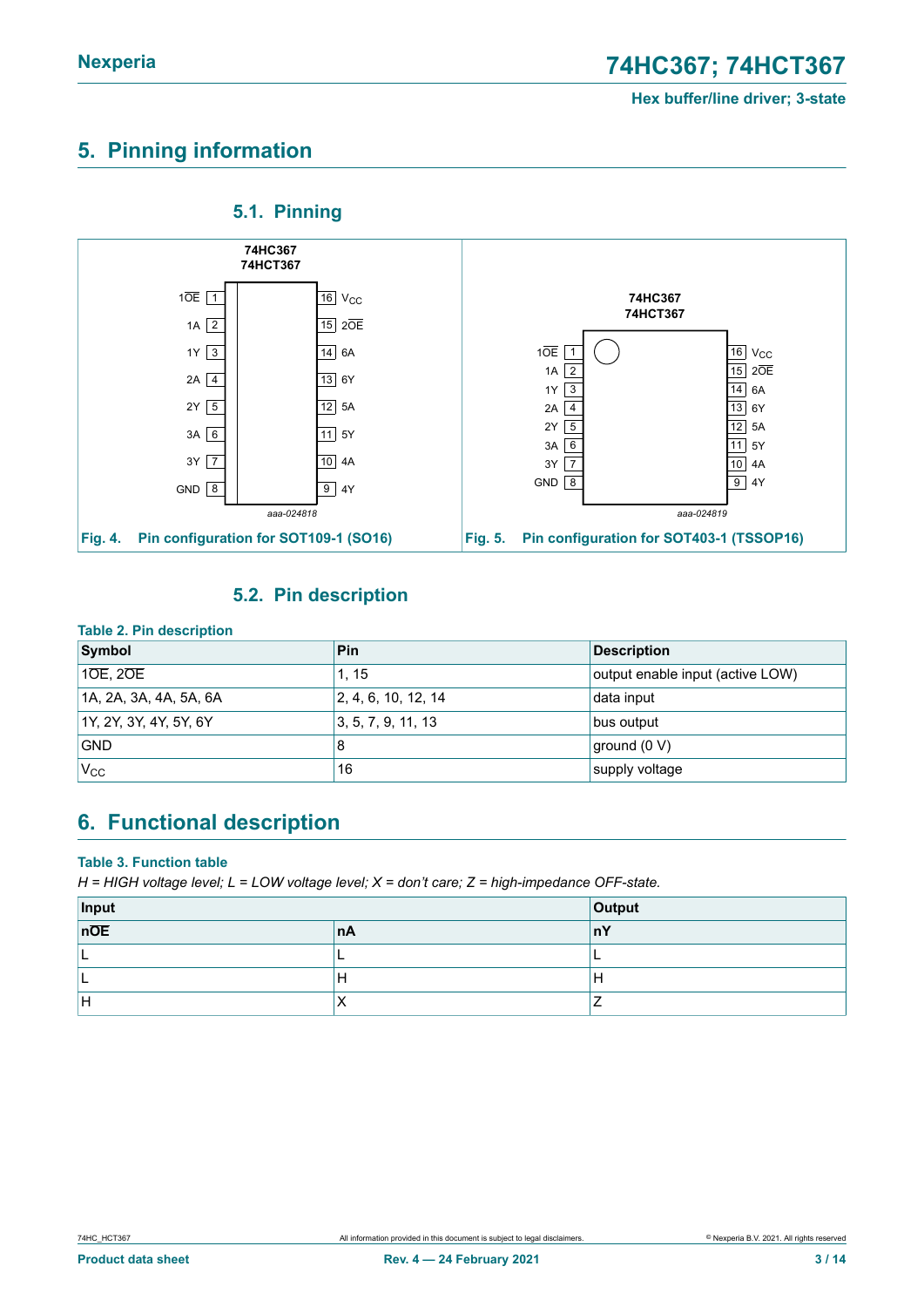### <span id="page-3-1"></span><span id="page-3-0"></span>**7. Limiting values**

#### **Table 4. Limiting values**

In accordance with the Absolute Maximum Rating System (IEC 60134). Voltages are referenced to GND (ground = 0 V).

| Symbol           | <b>Parameter</b>        | <b>Conditions</b>                          | Min                      | <b>Max</b>               | <b>Unit</b> |
|------------------|-------------------------|--------------------------------------------|--------------------------|--------------------------|-------------|
| $V_{CC}$         | supply voltage          |                                            | $-0.5$                   | $+7$                     | V           |
| $I_{IK}$         | input clamping current  | $V_1$ < -0.5 V or $V_1$ > $V_{CC}$ + 0.5 V | $\blacksquare$           | ±20                      | mA          |
| $I_{OK}$         | output clamping current | $V_O$ < -0.5 V or $V_O$ > $V_{CC}$ + 0.5 V | $\overline{\phantom{a}}$ | ±20                      | mA          |
| I <sub>O</sub>   | output current          | $-0.5 V < VO < VCC + 0.5 V$                | $\blacksquare$           | ±35                      | mA          |
| $I_{\rm CC}$     | supply current          |                                            | $\,$                     | 70                       | mA          |
| <b>I</b> GND     | ground current          |                                            | $-70$                    | $\overline{\phantom{a}}$ | mA          |
| $T_{\text{stg}}$ | storage temperature     |                                            | $-65$                    | $+150$                   | °C          |
| $P_{\text{tot}}$ | total power dissipation | $[1]$                                      | $\overline{\phantom{a}}$ | 500                      | mW          |

[1] For SOT109-1 (SO16) package:  $P_{tot}$  derates linearly with 12.4 mW/K above 110 °C. For SOT403-1 (TSSOP16) package: Ptot derates linearly with 8.5 mW/K above 91 °C.

### <span id="page-3-2"></span>**8. Recommended operating conditions**

#### **Table 5. Recommended operating conditions**

*Voltages are referenced to GND (ground = 0 V)*

| Symbol              | Parameter                           | <b>Conditions</b>    | 74HC367                  |                          | 74HCT367     |                          |                          | Unit                     |      |
|---------------------|-------------------------------------|----------------------|--------------------------|--------------------------|--------------|--------------------------|--------------------------|--------------------------|------|
|                     |                                     |                      | Min                      | <b>Typ</b>               | <b>Max</b>   | Min                      | <b>Typ</b>               | <b>Max</b>               |      |
| $V_{\rm CC}$        | supply voltage                      |                      | 2.0                      | 5.0                      | 6.0          | 4.5                      | 5.0                      | 5.5                      | ١V   |
| $V_{I}$             | input voltage                       |                      | 0                        | $\overline{\phantom{a}}$ | $V_{\rm CC}$ | 0                        | $\blacksquare$           | $V_{\rm CC}$             | ΙV   |
| $V_{\rm O}$         | output voltage                      |                      | 0                        | $\overline{\phantom{a}}$ | $V_{\rm CC}$ | 0                        | $\overline{\phantom{a}}$ | $V_{\rm CC}$             | ΙV   |
| $T_{amb}$           | ambient temperature                 |                      | $-40$                    | $+25$                    | $+125$       | $-40$                    | $+25$                    | $+125$                   | °С   |
| $\Delta t/\Delta V$ | input transition rise and fall rate | $V_{\rm CC}$ = 2.0 V | $\blacksquare$           | $\blacksquare$           | 625          | $\overline{\phantom{a}}$ | $\overline{\phantom{a}}$ | $\overline{\phantom{a}}$ | ns/V |
|                     |                                     | $V_{\rm CC}$ = 4.5 V | $\overline{\phantom{a}}$ | 1.67                     | 139          | $\overline{\phantom{a}}$ | 1.67                     | 139                      | ns/V |
|                     |                                     | $V_{\rm CC}$ = 6.0 V | $\blacksquare$           | $\blacksquare$           | 83           | $\overline{\phantom{a}}$ | $\overline{\phantom{a}}$ | $\overline{\phantom{0}}$ | ns/V |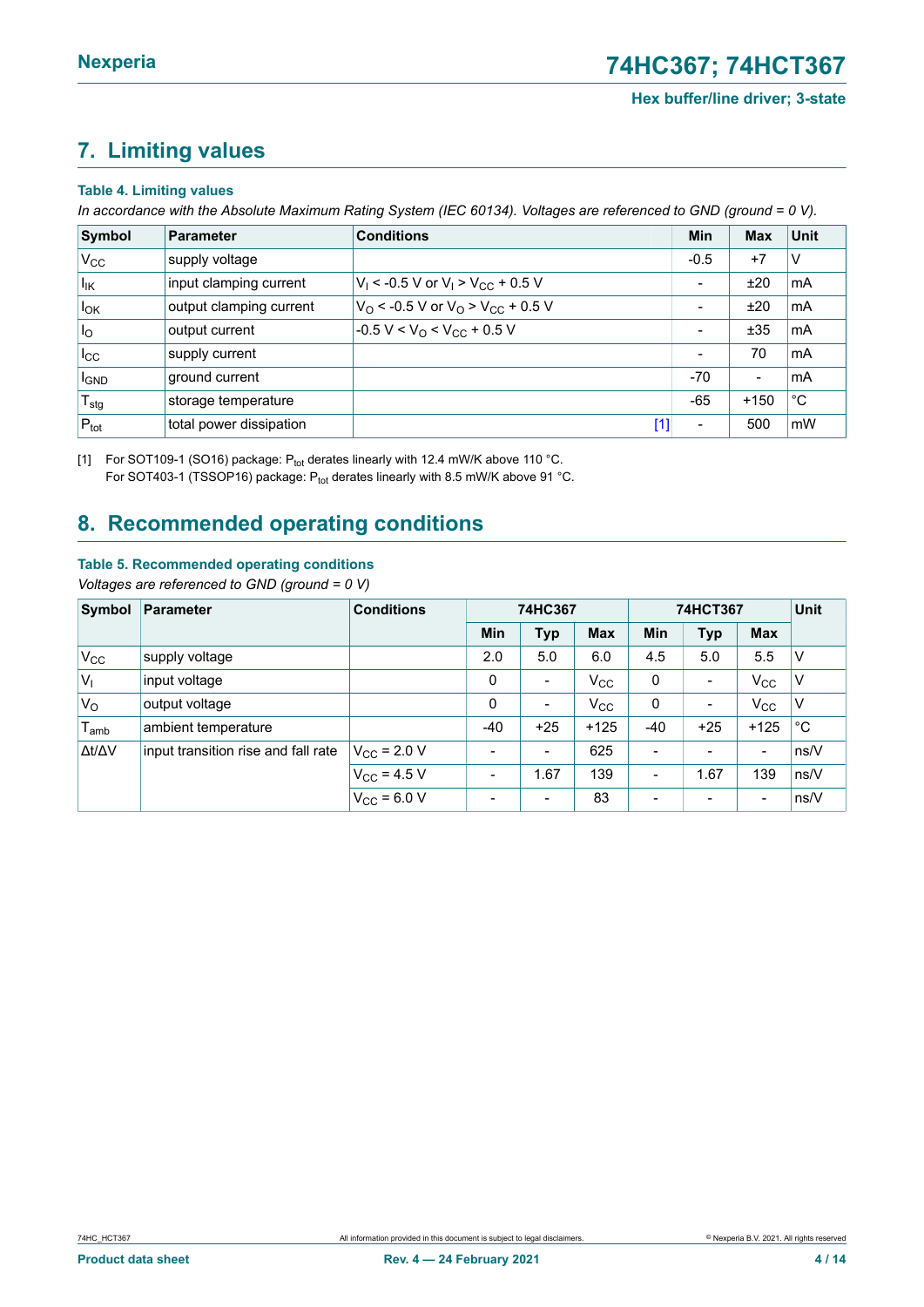## <span id="page-4-0"></span>**9. Static characteristics**

### **Table 6. Static characteristics**

*At recommended operating conditions; voltages are referenced to GND (ground = 0 V).*

|                           | Symbol Parameter            | <b>Conditions</b>                                                        |                          | 25 °C          |                          |                              | -40 °C to +85 °C $\vert$ |                          | -40 °C to +125 °C Unit   |        |
|---------------------------|-----------------------------|--------------------------------------------------------------------------|--------------------------|----------------|--------------------------|------------------------------|--------------------------|--------------------------|--------------------------|--------|
|                           |                             |                                                                          | <b>Min</b>               | <b>Typ</b>     | <b>Max</b>               | <b>Min</b>                   | <b>Max</b>               | <b>Min</b>               | <b>Max</b>               |        |
| 74HC367                   |                             |                                                                          |                          |                |                          |                              |                          |                          |                          |        |
| $V_{\text{IH}}$           | HIGH-level                  | $V_{CC}$ = 2.0 V                                                         | 1.5                      | 1.2            | $\overline{a}$           | 1.5                          | $\overline{a}$           | 1.5                      | $\overline{a}$           | $\vee$ |
|                           | input voltage               | $V_{CC}$ = 4.5 V                                                         | 3.15                     | 2.4            | $\blacksquare$           | 3.15                         | $\blacksquare$           | 3.15                     | $\overline{\phantom{a}}$ | V      |
|                           |                             | $V_{CC}$ = 6.0 V                                                         | 4.2                      | 3.2            |                          | 4.2                          | $\overline{\phantom{0}}$ | 4.2                      |                          | V      |
| <b>V<sub>IL</sub></b>     | LOW-level                   | $V_{CC}$ = 2.0 V                                                         | $\overline{a}$           | 0.8            | 0.5                      | $\blacksquare$               | 0.5                      |                          | 0.5                      | $\vee$ |
|                           | input voltage               | $V_{CC}$ = 4.5 V                                                         | $\blacksquare$           | 2.1            | 1.35                     | $\overline{\phantom{a}}$     | 1.35                     | $\blacksquare$           | 1.35                     | V      |
|                           |                             | $V_{CC}$ = 6.0 V                                                         |                          | 2.8            | 1.8                      | $\overline{\phantom{0}}$     | 1.8                      |                          | 1.8                      | V      |
| $V_{OH}$                  | <b>HIGH-level</b>           | $V_I = V_{IH}$ or $V_{IL}$                                               |                          |                |                          |                              |                          |                          |                          |        |
|                           | output voltage              | $I_{\text{O}}$ = -20 µA; $V_{\text{CC}}$ = 2.0 V                         | 1.9                      | 2.0            | $\blacksquare$           | 1.9                          | $\blacksquare$           | 1.9                      | $\blacksquare$           | $\vee$ |
|                           |                             | $I_{\Omega}$ = -20 µA; $V_{\text{CC}}$ = 4.5 V                           | 4.4                      | 4.5            |                          | 4.4                          |                          | 4.4                      |                          | V      |
|                           |                             | $I_{\Omega}$ = -20 µA; $V_{\text{CC}}$ = 6.0 V                           | 5.9                      | 6.0            | $\overline{a}$           | 5.9                          |                          | 5.9                      |                          | $\vee$ |
|                           |                             | $IO$ = -6.0 mA; $VCC$ = 4.5 V                                            | 3.98                     | 4.32           | $\overline{\phantom{a}}$ | 3.84                         | $\blacksquare$           | 3.7                      | $\blacksquare$           | V      |
|                           |                             | $I_{\text{O}}$ = -7.8 mA; $V_{\text{CC}}$ = 6.0 V                        | 5.48                     | 5.81           | $\blacksquare$           | 5.34                         | $\overline{\phantom{0}}$ | 5.2                      | $\overline{\phantom{a}}$ | V      |
| $V_{OL}$                  | LOW-level                   | $V_I = V_{IH}$ or $V_{IL}$                                               |                          |                |                          |                              |                          |                          |                          |        |
|                           | output voltage              | $I_{\Omega}$ = 20 µA; $V_{\text{CC}}$ = 2.0 V                            | $\blacksquare$           | $\mathbf{0}$   | 0.1                      | $\blacksquare$               | 0.1                      | $\blacksquare$           | 0.1                      | V      |
|                           |                             | $I_{\text{O}}$ = 20 µA; $V_{\text{CC}}$ = 4.5 V                          | $\blacksquare$           | $\Omega$       | 0.1                      | $\frac{1}{2}$                | 0.1                      | $\overline{\phantom{a}}$ | 0.1                      | V      |
|                           |                             | $I_{\text{O}}$ = 20 µA; $V_{\text{CC}}$ = 6.0 V                          | $\overline{\phantom{a}}$ | $\mathbf{0}$   | 0.1                      | $\frac{1}{2}$                | 0.1                      |                          | 0.1                      | V      |
|                           |                             | $I_{\Omega}$ = 6.0 mA; $V_{\text{CC}}$ = 4.5 V                           | $\blacksquare$           | 0.15           | 0.26                     | $\blacksquare$               | 0.33                     | $\blacksquare$           | 0.4                      | $\vee$ |
|                           |                             | $I_{\text{O}}$ = 7.8 mA; $V_{\text{CC}}$ = 6.0 V                         | $\blacksquare$           | 0.16           | 0.26                     | $\qquad \qquad \blacksquare$ | 0.33                     | $\overline{\phantom{a}}$ | 0.4                      | V      |
| $\mathbf{I}_{\mathrm{I}}$ | input leakage<br>current    | $V_1$ = $V_{CC}$ or GND; $V_{CC}$ = 6.0 V                                |                          |                | ±0.1                     | $\overline{\phantom{a}}$     | ±1.0                     |                          | ±1.0                     | μA     |
| $I_{OZ}$                  | OFF-state<br>output current | $V_1 = V_{1H}$ or $V_{1L}$ ; $V_{CC} = 6.0 V$ ;<br>$V_O = V_{CC}$ or GND |                          | $\blacksquare$ | ±0.5                     | $\overline{\phantom{a}}$     | ±5.0                     |                          | ±10                      | μA     |
| $I_{\rm CC}$              | supply current              | $V_1 = V_{CC}$ or GND; $I_0 = 0$ A;<br>$V_{CC}$ = 6.0 V                  |                          |                | 8.0                      | $\frac{1}{2}$                | 80                       |                          | 160                      | μA     |
| C <sub>1</sub>            | input<br>capacitance        |                                                                          |                          | 3.5            |                          |                              |                          |                          |                          | pF     |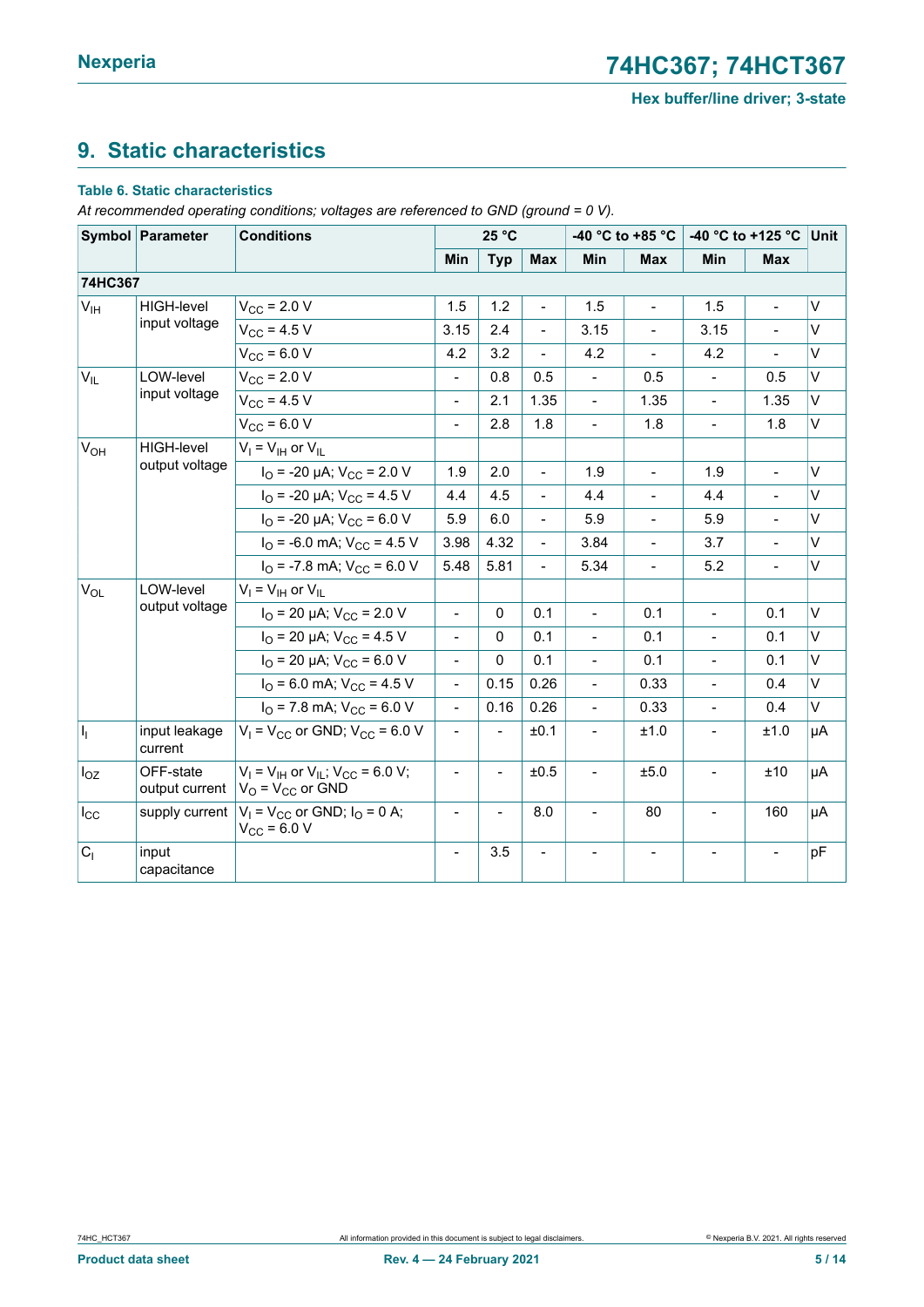# **Nexperia 74HC367; 74HCT367**

### **Hex buffer/line driver; 3-state**

|                                         | Symbol Parameter                              | <b>Conditions</b>                                                                                                              |                | 25 °C          |                          |                          | -40 $^{\circ}$ C to +85 $^{\circ}$ C |                | -40 °C to +125 °C Unit |        |
|-----------------------------------------|-----------------------------------------------|--------------------------------------------------------------------------------------------------------------------------------|----------------|----------------|--------------------------|--------------------------|--------------------------------------|----------------|------------------------|--------|
|                                         |                                               |                                                                                                                                | Min            | <b>Typ</b>     | <b>Max</b>               | <b>Min</b>               | <b>Max</b>                           | <b>Min</b>     | <b>Max</b>             |        |
| 74HCT367                                |                                               |                                                                                                                                |                |                |                          |                          |                                      |                |                        |        |
| V <sub>IH</sub>                         | <b>HIGH-level</b><br>input voltage            | $V_{CC}$ = 4.5 V to 5.5 V                                                                                                      | 2.0            | 1.6            |                          | 2.0                      |                                      | 2.0            |                        | $\vee$ |
| $V_{IL}$                                | LOW-level<br>input voltage                    | $V_{CC}$ = 4.5 V to 5.5 V                                                                                                      |                | 1.2            | 0.8                      | $\blacksquare$           | 0.8                                  | $\blacksquare$ | 0.8                    | V      |
| $V_{OH}$                                | <b>HIGH-level</b>                             | $V_1 = V_{1H}$ or $V_{1I}$ ; $V_{CC} = 4.5$ V                                                                                  |                |                |                          |                          |                                      |                |                        |        |
|                                         | output voltage                                | $I_{\Omega}$ = -20 µA                                                                                                          | 4.4            | 4.5            | $\overline{\phantom{0}}$ | 4.4                      | $\overline{\phantom{a}}$             | 4.4            | $\blacksquare$         | V      |
|                                         |                                               | $I_{\Omega}$ = -6 mA                                                                                                           | 3.98           | 4.32           | $\overline{\phantom{0}}$ | 3.84                     | $\blacksquare$                       | 3.7            | $\blacksquare$         | V      |
| $V_{OL}$<br>LOW-level<br>output voltage | $V_1 = V_{1H}$ or $V_{1L}$ ; $V_{CC} = 4.5$ V |                                                                                                                                |                |                |                          |                          |                                      |                |                        |        |
|                                         |                                               | $I_{\Omega}$ = 20 µA                                                                                                           | $\blacksquare$ | $\Omega$       | 0.1                      | $\overline{\phantom{a}}$ | 0.1                                  | $\blacksquare$ | 0.1                    | $\vee$ |
|                                         |                                               | $I_{\Omega}$ = 6.0 mA                                                                                                          |                | 0.16           | 0.26                     | $\blacksquare$           | 0.33                                 |                | 0.4                    | V      |
| h                                       | input leakage<br>current                      | $V_1$ = $V_{CC}$ or GND; $V_{CC}$ = 5.5 V                                                                                      |                |                | ±0.1                     | $\overline{\phantom{0}}$ | ±1.0                                 |                | ±1.0                   | μA     |
| $I_{OZ}$                                | OFF-state<br>output current                   | $V_1 = V_{1H}$ or $V_{1L}$ ; $V_{CC} = 5.5 V$ ;<br>$V_{\rm O}$ = $V_{\rm CC}$ or GND                                           |                | $\blacksquare$ | ±0.5                     | $\blacksquare$           | ±5.0                                 |                | ±10                    | μA     |
| $I_{\rm CC}$                            | supply current                                | $V_1$ = $V_{CC}$ or GND; $V_{CC}$ = 5.5 V;<br>$IO = 0$ A                                                                       |                |                | 8.0                      | $\overline{\phantom{0}}$ | 80                                   |                | 160                    | μA     |
| $\Delta I_{\rm CC}$                     | additional<br>supply current                  | per input pin; $V_1 = V_{CC} - 2.1 V$ ;<br>other inputs at V <sub>CC</sub> or GND;<br>$V_{CC}$ = 4.5 V to 5.5 V; $I_{O}$ = 0 A |                |                |                          |                          |                                      |                |                        |        |
|                                         |                                               | 10E, nA inputs                                                                                                                 | $\blacksquare$ | 100            | 360                      | $\blacksquare$           | 450                                  | $\blacksquare$ | 490                    | μA     |
|                                         |                                               | 20E input                                                                                                                      | $\blacksquare$ | 90             | 324                      | $\overline{\phantom{0}}$ | 405                                  |                | 441                    | μA     |
| C <sub>1</sub>                          | input<br>capacitance                          |                                                                                                                                |                | 3.5            |                          |                          |                                      |                |                        | pF     |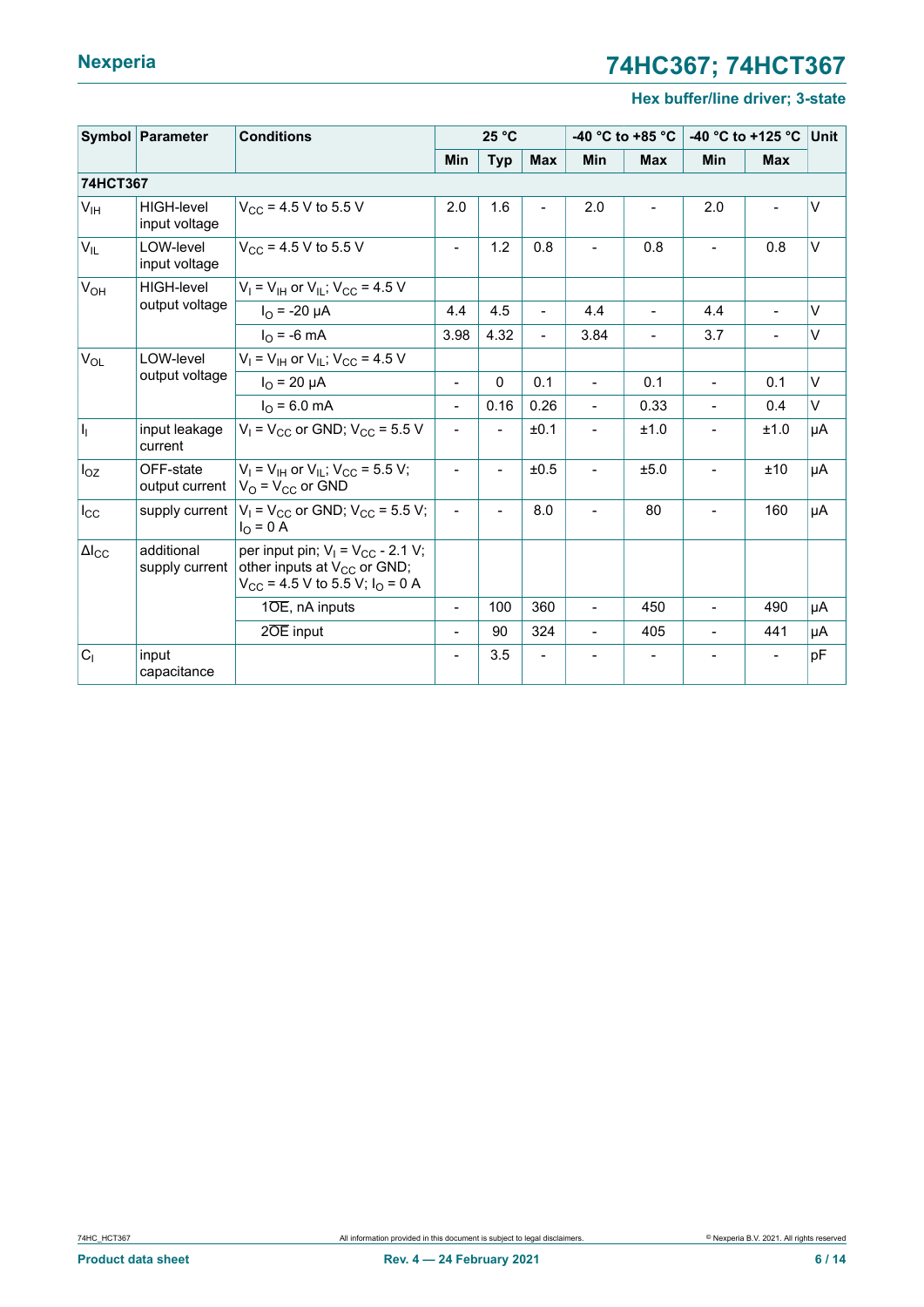# <span id="page-6-1"></span><span id="page-6-0"></span>**10. Dynamic characteristics**

#### **Table 7. Dynamic characteristics**

*Voltages* are *referenced* to GND (ground = 0 V);  $C_L$  = 50 pF unless otherwise specified; for test circuit, see [Fig. 8](#page-8-0).

|                   | Symbol Parameter                    | <b>Conditions</b>                                              |                          | 25 °C          |                |                          | -40 °C to +85 °C         |                          | -40 °C to +125 °C Unit |    |
|-------------------|-------------------------------------|----------------------------------------------------------------|--------------------------|----------------|----------------|--------------------------|--------------------------|--------------------------|------------------------|----|
|                   |                                     |                                                                | Min                      | <b>Typ</b>     | <b>Max</b>     | Min                      | Max                      | Min                      | Max                    |    |
| 74HC367           |                                     |                                                                |                          |                |                |                          |                          |                          |                        |    |
| $t_{pd}$          | propagation                         | nA to nY; see Fig. 6<br>$[1]$                                  |                          |                |                |                          |                          |                          |                        |    |
| delay             | $V_{CC}$ = 2.0 V                    | $\qquad \qquad \blacksquare$                                   | 28                       | 95             | $\blacksquare$ | 120                      | $\overline{\phantom{a}}$ | 145                      | ns                     |    |
|                   |                                     | $V_{CC}$ = 4.5 V                                               |                          | 10             | 19             | $\blacksquare$           | 24                       |                          | 29                     | ns |
|                   |                                     | $V_{CC}$ = 5.0 V; C <sub>L</sub> = 15 pF                       | $\overline{\phantom{a}}$ | 8              | $\blacksquare$ | $\overline{\phantom{a}}$ | $\blacksquare$           |                          | $\blacksquare$         | ns |
|                   |                                     | $V_{CC}$ = 6.0 V                                               |                          | 8              | 16             |                          | 20                       |                          | 25                     | ns |
| $t_{en}$          | enable time                         | nOE to nY; see Fig. 7<br>$[1]$                                 |                          |                |                |                          |                          |                          |                        |    |
|                   |                                     | $V_{\text{CC}}$ = 2.0 V                                        | $\blacksquare$           | 44             | 150            | $\overline{\phantom{a}}$ | 190                      | $\blacksquare$           | 225                    | ns |
|                   |                                     | $V_{CC} = 4.5 V$                                               |                          | 16             | 30             | $\blacksquare$           | 38                       |                          | 45                     | ns |
|                   |                                     | $V_{CC}$ = 6.0 V                                               |                          | 13             | 26             |                          | 33                       |                          | 38                     | ns |
| $t_{dis}$         | disable time                        | nOE to nY; see Fig. 7<br>$[1]$                                 |                          |                |                |                          |                          |                          |                        |    |
|                   |                                     | $V_{\text{CC}}$ = 2.0 V                                        | $\blacksquare$           | 55             | 150            | $\blacksquare$           | 190                      | $\blacksquare$           | 225                    | ns |
|                   |                                     | $V_{CC}$ = 4.5 V                                               | $\overline{\phantom{a}}$ | 20             | 30             | $\blacksquare$           | 38                       |                          | 45                     | ns |
|                   |                                     | $V_{\text{CC}} = 6.0 V$                                        |                          | 16             | 26             |                          | 33                       |                          | 38                     | ns |
| $ t_t $           | transition time                     | see Fig. 6<br>$[1]$                                            |                          |                |                |                          |                          |                          |                        |    |
|                   |                                     | $V_{\rm CC}$ = 2.0 V                                           |                          | 14             | 60             | $\blacksquare$           | 75                       | $\blacksquare$           | 90                     | ns |
|                   |                                     | $V_{CC}$ = 4.5 V                                               |                          | 5              | 12             | $\blacksquare$           | 15                       |                          | 18                     | ns |
|                   |                                     | $V_{CC}$ = 6.0 V                                               |                          | $\overline{4}$ | 10             |                          | 13                       |                          | 15                     | ns |
| $C_{\mathsf{PD}}$ | power<br>dissipation<br>capacitance | per buffer; $V_1$ = GND to $V_{CC}$ [2]                        | $\frac{1}{2}$            | 30             | $\blacksquare$ |                          |                          |                          |                        | pF |
| 74HCT367          |                                     |                                                                |                          |                |                |                          |                          |                          |                        |    |
| $t_{pd}$          | propagation                         | nA to nY; see Fig. 6<br>$[1]$                                  |                          |                |                |                          |                          |                          |                        |    |
|                   | delay                               | $V_{\text{CC}} = 4.5 V$                                        |                          | 14             | 25             | $\blacksquare$           | 31                       | $\blacksquare$           | 38                     | ns |
|                   |                                     | $V_{CC}$ = 5.0 V; C <sub>L</sub> = 15 pF                       |                          | 11             | $\blacksquare$ | $\frac{1}{2}$            | $\blacksquare$           |                          | $\blacksquare$         | ns |
| $t_{en}$          | enable time                         | $n\overline{OE}$ to nY; $V_{CC}$ = 4.5 V;<br>[1]<br>see Fig. 7 | $\blacksquare$           | 16             | 35             | $\blacksquare$           | 44                       |                          | 53                     | ns |
| $t_{dis}$         | disable time                        | $n\overline{OE}$ to nY; $V_{CC}$ = 4.5 V;<br>[1]<br>see Fig. 7 | $\blacksquare$           | 21             | 35             | $\overline{\phantom{a}}$ | 44                       | $\overline{\phantom{0}}$ | 53                     | ns |
| $ t_t $           | transition time                     | $V_{CC}$ = 4.5 V; see $Fig. 6$<br>$[1]$                        | $\blacksquare$           | $\sqrt{5}$     | 12             | $\overline{\phantom{a}}$ | 15                       | $\overline{a}$           | 18                     | ns |
| $C_{PD}$          | power<br>dissipation<br>capacitance | [2]<br>per buffer;<br>$V_1$ = GND to $V_{CC}$ - 1.5 V          | $\blacksquare$           | 32             | $\blacksquare$ |                          |                          |                          |                        | pF |

[1]  $\;$  t<sub>pd</sub> is the same as t<sub>PHL</sub> and t<sub>PLH</sub>; t<sub>en</sub> is the same as t<sub>PZH</sub> and t<sub>PZL</sub>; t<sub>dis</sub> is the same as t<sub>PHZ</sub> and t<sub>PLC</sub>, t<sub>t</sub> is the same as t<sub>THL</sub> and t<sub>TLH</sub>. [2]  $\,$  C<sub>PD</sub> is used to determine the dynamic power dissipation (P<sub>D</sub> in μW):

 $P_D$  = C<sub>PD</sub> x V<sub>CC</sub> <sup>2</sup> x f<sub>i</sub> x N + Σ(C<sub>L</sub> x V<sub>CC</sub> <sup>2</sup> x f<sub>o</sub>) where:

fi = input frequency in MHz;

 $f_0$  = output frequency in MHz;

 $C_L$  = output load capacitance in pF;

 $V_{CC}$  = supply voltage in V;

N = number of inputs switching;

 $\Sigma$ (C<sub>L</sub> x V<sub>CC</sub><sup>2</sup> x f<sub>o</sub>) = sum of outputs.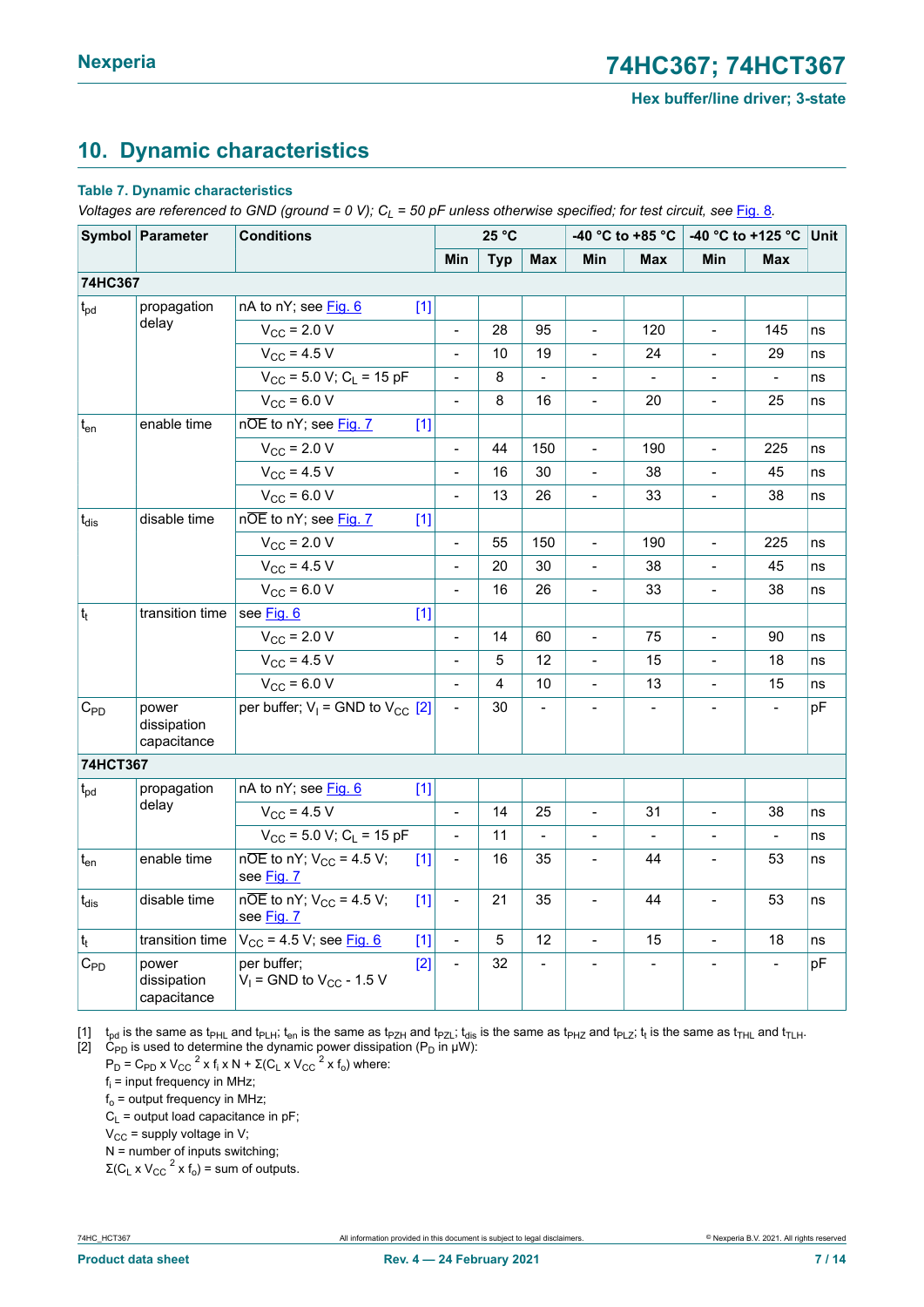<span id="page-7-1"></span><span id="page-7-0"></span>

<span id="page-7-3"></span>**10.1. Waveforms and test circuit**

#### <span id="page-7-2"></span>**Table 8. Measurement points**

| Type            | Input               | <b>Output</b>       |                     |                     |  |
|-----------------|---------------------|---------------------|---------------------|---------------------|--|
|                 | V <sub>M</sub>      | Vм                  | $V_{\rm X}$         | $V_{\rm v}$         |  |
| 74HC367         | $0.5 \times V_{CC}$ | $0.5 \times V_{CC}$ | $0.1 \times V_{CC}$ | $0.9 \times V_{CC}$ |  |
| <b>74HCT367</b> | 1.3V                | 1.3V                | $0.1 \times V_{CC}$ | $0.9 \times V_{CC}$ |  |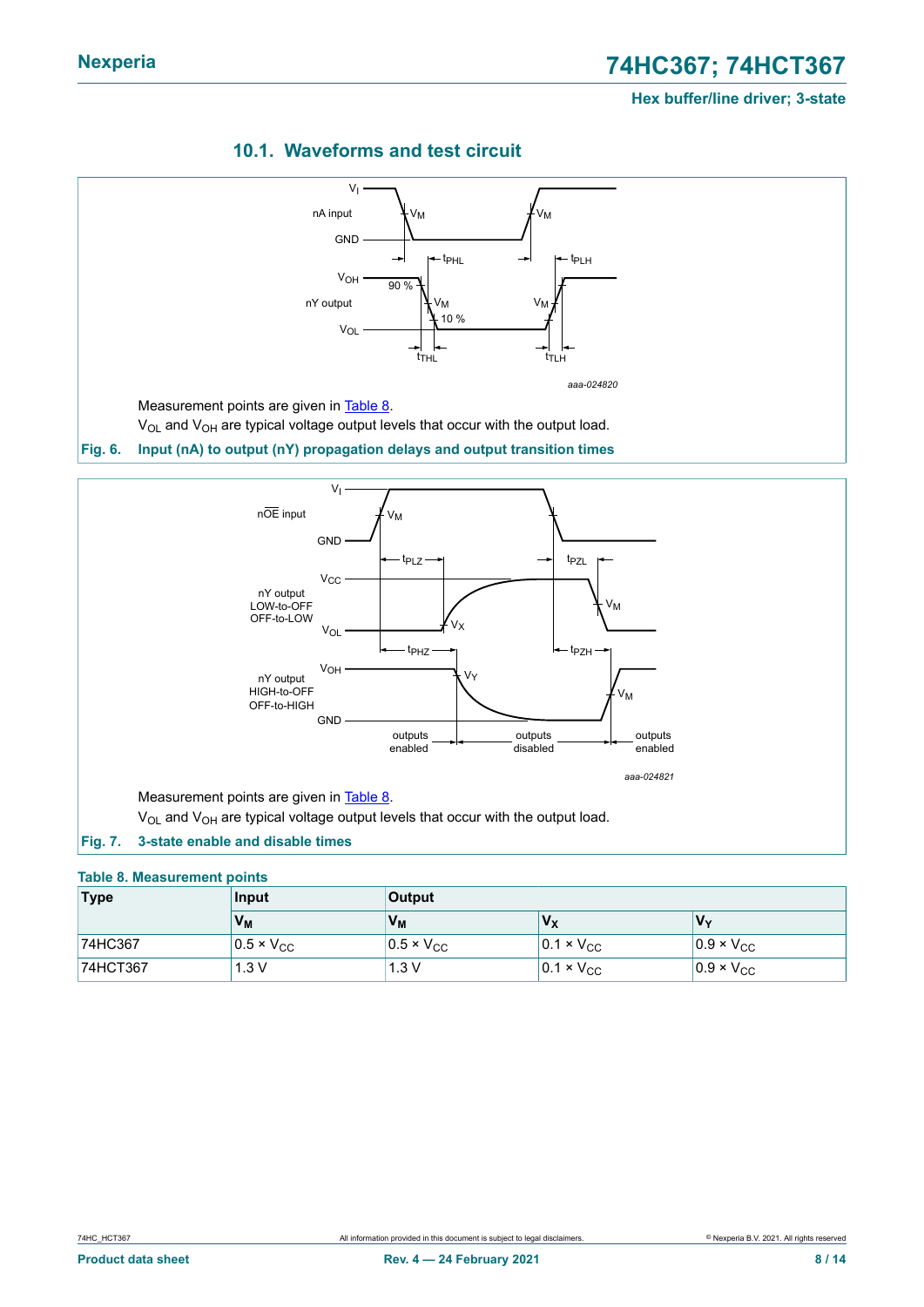# **Nexperia 74HC367; 74HCT367**

### **Hex buffer/line driver; 3-state**

<span id="page-8-0"></span>

#### <span id="page-8-1"></span>**Fig. 8. Test circuit for measuring switching times**

#### **Table 9. Test data**

| <b>Type</b> | Input    |                                   | Load         |                 | S1 position       |                                     |                   |
|-------------|----------|-----------------------------------|--------------|-----------------|-------------------|-------------------------------------|-------------------|
|             |          | ∣ t <sub>r</sub> , t <sub>f</sub> | ◡∟           | IR <sub>L</sub> | <b>TPHL, TPLH</b> | T <sub>PZH</sub> , T <sub>PHZ</sub> | <b>TPZL, TPLZ</b> |
| 74HC367     | $V_{CC}$ | ∣6 ns                             | 15 pF, 50 pF | 1 k $\Omega$    | open              | <b>GND</b>                          | 'V <sub>CC</sub>  |
| 74HCT367    | 3V       | ∣6 ns                             | 15 pF, 50 pF | kΩ<br>1         | open              | <b>GND</b>                          | 'V <sub>CC</sub>  |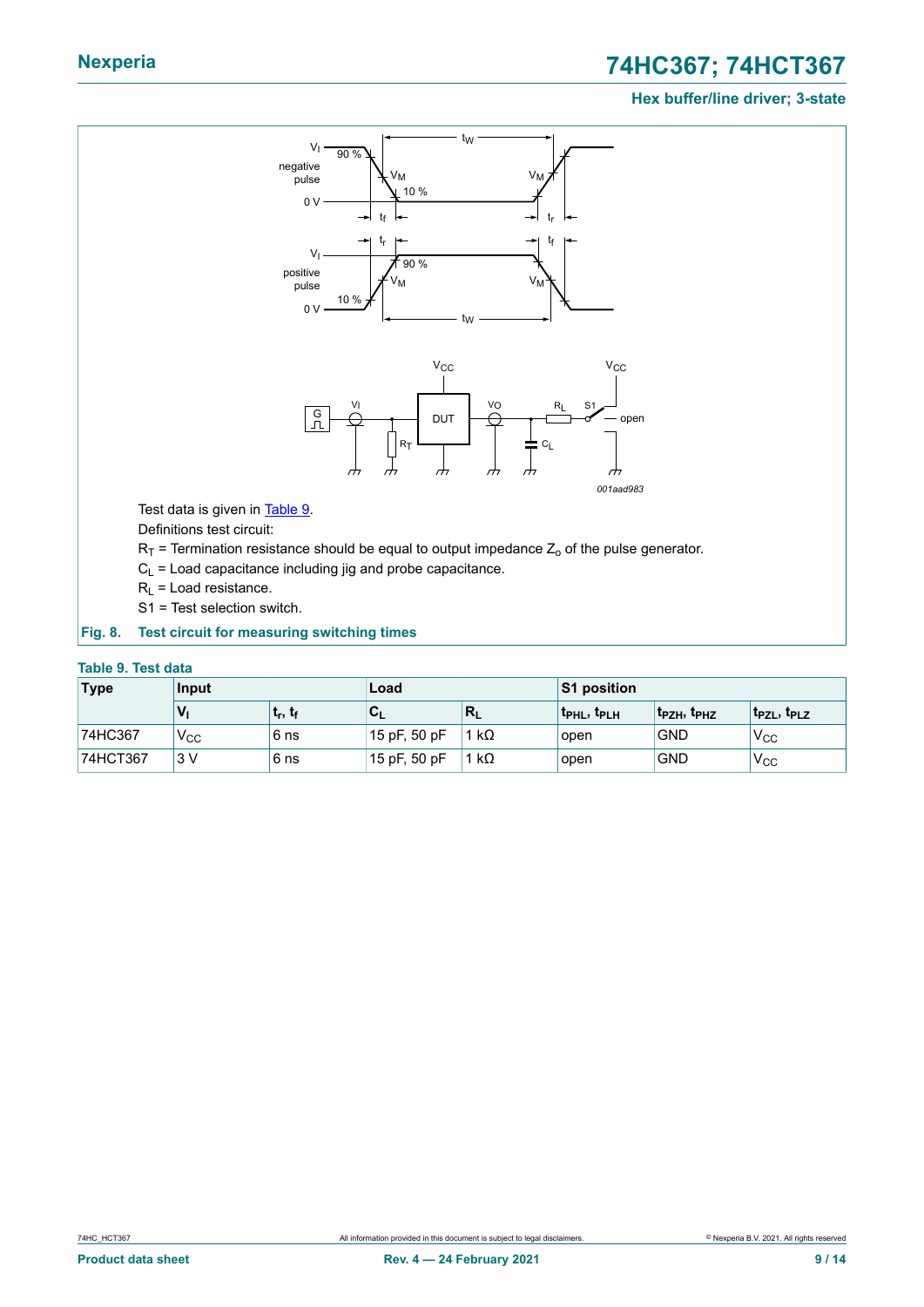### <span id="page-9-0"></span>**11. Package outline**



#### **Fig. 9. Package outline SOT109-1 (SO16)**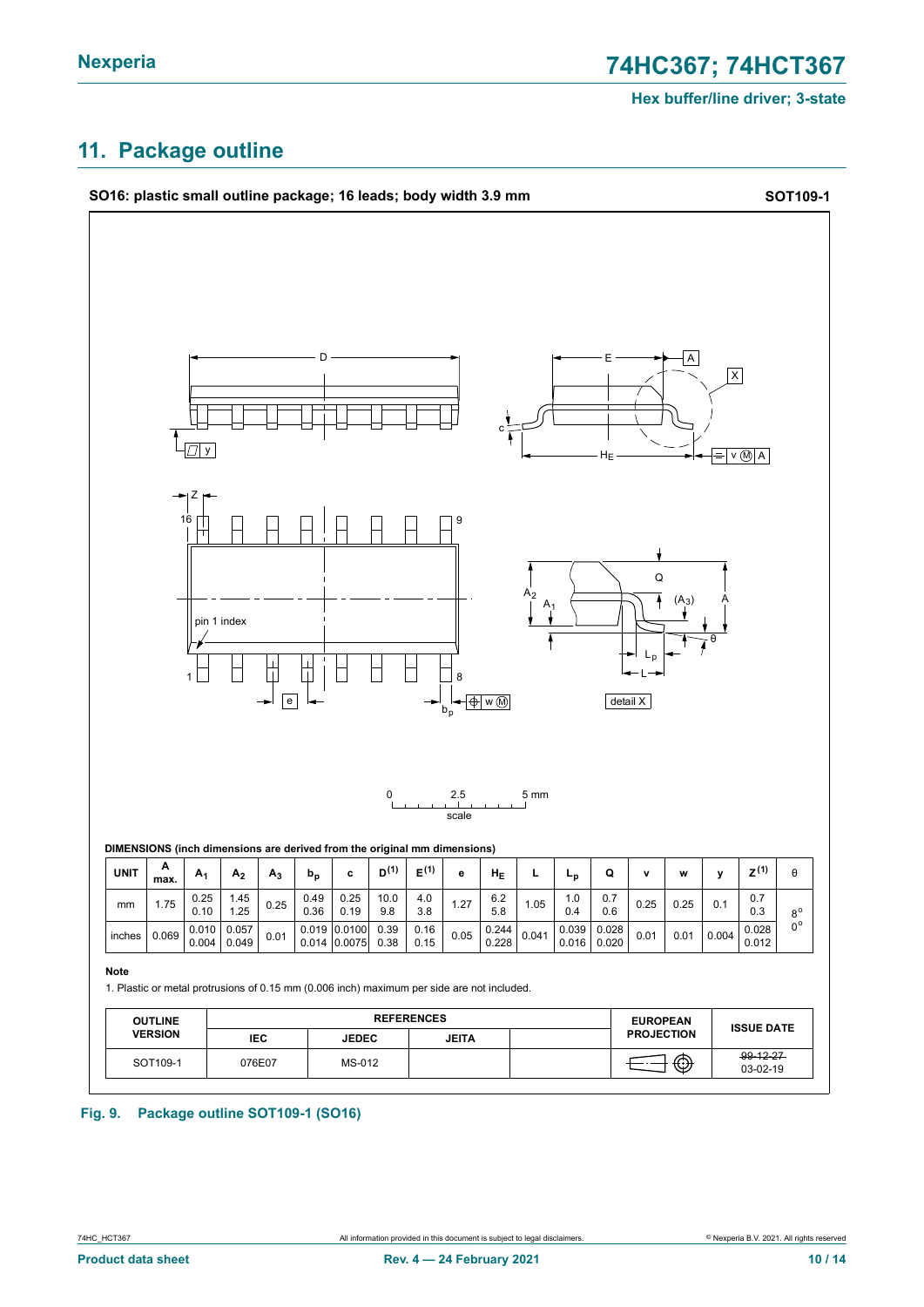

**Fig. 10. Package outline SOT403-1 (TSSOP16)**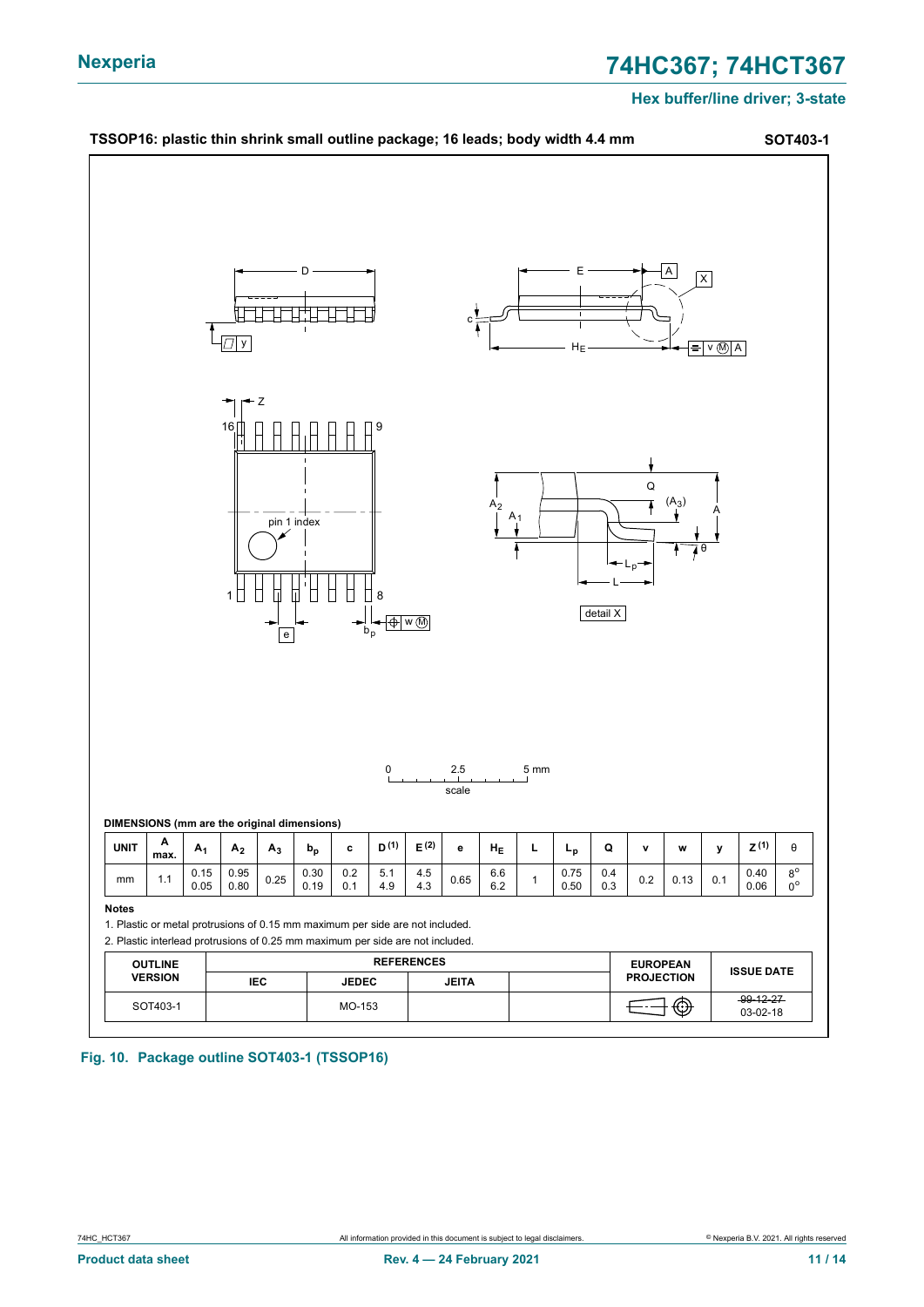## <span id="page-11-0"></span>**12. Abbreviations**

| Acronym     | <b>Description</b>                      |
|-------------|-----------------------------------------|
| <b>CMOS</b> | Complementary Metal Oxide Semiconductor |
| <b>DUT</b>  | Device Under Test                       |
| <b>ESD</b>  | ElectroStatic Discharge                 |
| <b>HBM</b>  | Human Body Model                        |
| <b>MM</b>   | Machine Model                           |
| <b>TTL</b>  | Transistor-Transistor Logic             |

# <span id="page-11-1"></span>**13. Revision history**

| <b>Table 11. Revision history</b> |                                                                                                                                                                                                                                                                                                                                                               |                       |                      |                     |  |  |  |
|-----------------------------------|---------------------------------------------------------------------------------------------------------------------------------------------------------------------------------------------------------------------------------------------------------------------------------------------------------------------------------------------------------------|-----------------------|----------------------|---------------------|--|--|--|
| <b>Document ID</b>                | Release date                                                                                                                                                                                                                                                                                                                                                  | Data sheet status     | <b>Change notice</b> | <b>Supersedes</b>   |  |  |  |
| 74HC HCT367 v.4                   | 20210224                                                                                                                                                                                                                                                                                                                                                      | Product data sheet    |                      | 74HC HCT367 v.3     |  |  |  |
| Modifications:                    | The format of this data sheet has been redesigned to comply with the identity guidelines of<br>Nexperia.<br>Legal texts have been adapted to the new company name where appropriate.<br>Section 2 updated.<br>Section 7: Derating values for $P_{tot}$ total power dissipation updated.<br>Type numbers 74HC367DB and 74HCT367DB (SOT338-1 / SSOP16) removed. |                       |                      |                     |  |  |  |
| 74HC HCT367 v.3                   | 20161017                                                                                                                                                                                                                                                                                                                                                      | Product data sheet    |                      | 74HC HCT367 CNV v.2 |  |  |  |
| Modifications:                    | The format of this data sheet has been redesigned to comply with the new identity<br>guidelines of NXP Semiconductors.<br>Legal texts have been adapted to the new company name where appropriate.<br>Type numbers 74HC367N and 74HCT367N removed.                                                                                                            |                       |                      |                     |  |  |  |
| 74HC_HCT367_CNV v.2               | 19901201                                                                                                                                                                                                                                                                                                                                                      | Product specification |                      |                     |  |  |  |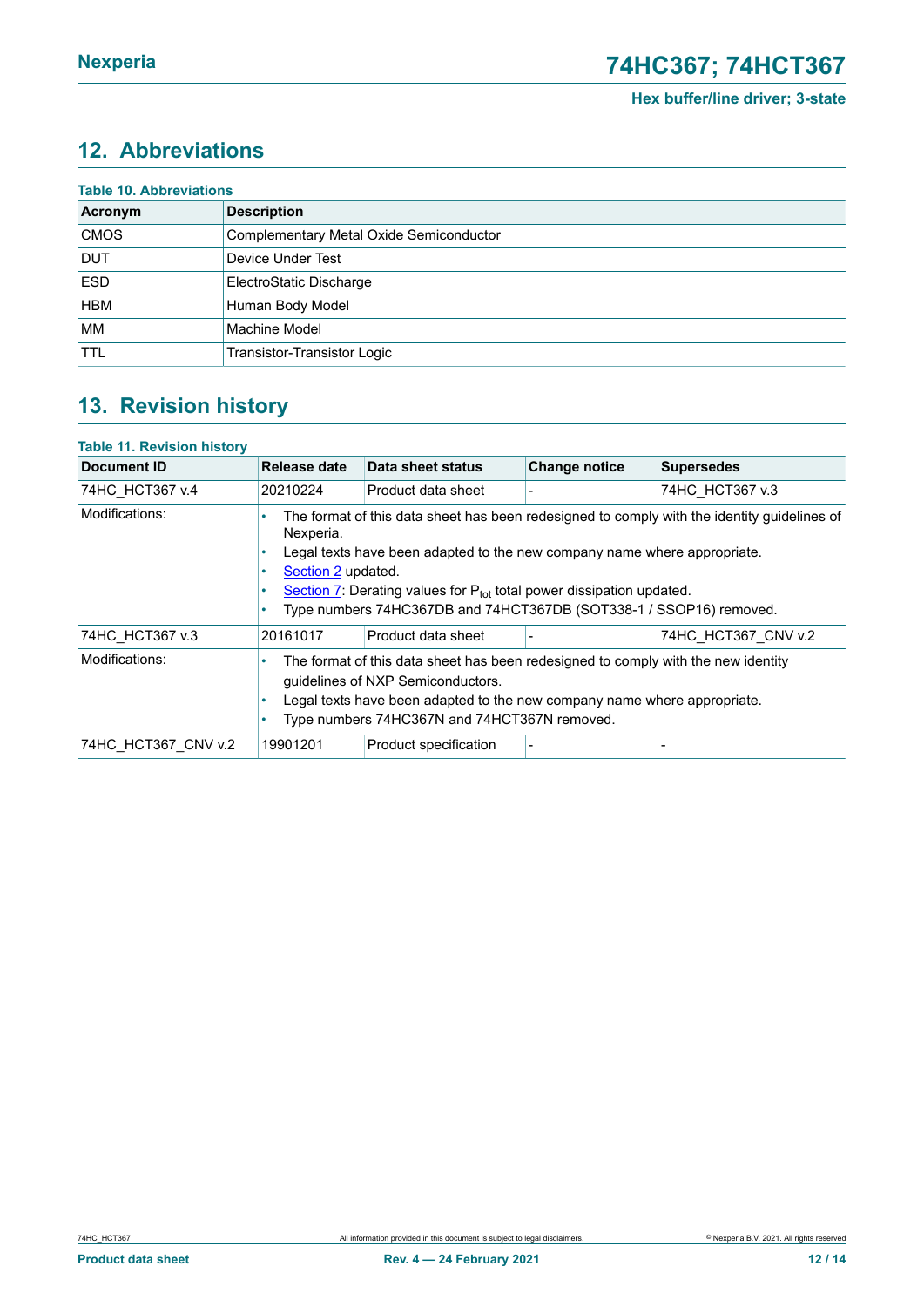## <span id="page-12-0"></span>**14. Legal information**

#### **Data sheet status**

| <b>Document status</b><br>$[1]$ [2] | Product<br>status [3] | <b>Definition</b>                                                                           |
|-------------------------------------|-----------------------|---------------------------------------------------------------------------------------------|
| Objective [short]<br>data sheet     | Development           | This document contains data from<br>the objective specification for<br>product development. |
| Preliminary [short]<br>data sheet   | Qualification         | This document contains data from<br>the preliminary specification.                          |
| Product [short]<br>data sheet       | Production            | This document contains the product<br>specification.                                        |

[1] Please consult the most recently issued document before initiating or completing a design.

- The term 'short data sheet' is explained in section "Definitions".
- [3] The product status of device(s) described in this document may have changed since this document was published and may differ in case of multiple devices. The latest product status information is available on the internet at [https://www.nexperia.com.](https://www.nexperia.com)

#### **Definitions**

**Draft** — The document is a draft version only. The content is still under internal review and subject to formal approval, which may result in modifications or additions. Nexperia does not give any representations or warranties as to the accuracy or completeness of information included herein and shall have no liability for the consequences of use of such information.

**Short data sheet** — A short data sheet is an extract from a full data sheet with the same product type number(s) and title. A short data sheet is intended for quick reference only and should not be relied upon to contain detailed and full information. For detailed and full information see the relevant full data sheet, which is available on request via the local Nexperia sales office. In case of any inconsistency or conflict with the short data sheet, the full data sheet shall prevail.

**Product specification** — The information and data provided in a Product data sheet shall define the specification of the product as agreed between Nexperia and its customer, unless Nexperia and customer have explicitly agreed otherwise in writing. In no event however, shall an agreement be valid in which the Nexperia product is deemed to offer functions and qualities beyond those described in the Product data sheet.

#### **Disclaimers**

**Limited warranty and liability** — Information in this document is believed to be accurate and reliable. However, Nexperia does not give any representations or warranties, expressed or implied, as to the accuracy or completeness of such information and shall have no liability for the consequences of use of such information. Nexperia takes no responsibility for the content in this document if provided by an information source outside of Nexperia.

In no event shall Nexperia be liable for any indirect, incidental, punitive, special or consequential damages (including - without limitation - lost profits, lost savings, business interruption, costs related to the removal or replacement of any products or rework charges) whether or not such damages are based on tort (including negligence), warranty, breach of contract or any other legal theory.

Notwithstanding any damages that customer might incur for any reason whatsoever, Nexperia's aggregate and cumulative liability towards customer for the products described herein shall be limited in accordance with the Terms and conditions of commercial sale of Nexperia.

**Right to make changes** — Nexperia reserves the right to make changes to information published in this document, including without limitation specifications and product descriptions, at any time and without notice. This document supersedes and replaces all information supplied prior to the publication hereof.

**Suitability for use** — Nexperia products are not designed, authorized or warranted to be suitable for use in life support, life-critical or safety-critical systems or equipment, nor in applications where failure or malfunction of an Nexperia product can reasonably be expected to result in personal

#### **Hex buffer/line driver; 3-state**

injury, death or severe property or environmental damage. Nexperia and its suppliers accept no liability for inclusion and/or use of Nexperia products in such equipment or applications and therefore such inclusion and/or use is at the customer's own risk.

**Quick reference data** — The Quick reference data is an extract of the product data given in the Limiting values and Characteristics sections of this document, and as such is not complete, exhaustive or legally binding.

**Applications** — Applications that are described herein for any of these products are for illustrative purposes only. Nexperia makes no representation or warranty that such applications will be suitable for the specified use without further testing or modification.

Customers are responsible for the design and operation of their applications and products using Nexperia products, and Nexperia accepts no liability for any assistance with applications or customer product design. It is customer's sole responsibility to determine whether the Nexperia product is suitable and fit for the customer's applications and products planned, as well as for the planned application and use of customer's third party customer(s). Customers should provide appropriate design and operating safeguards to minimize the risks associated with their applications and products.

Nexperia does not accept any liability related to any default, damage, costs or problem which is based on any weakness or default in the customer's applications or products, or the application or use by customer's third party customer(s). Customer is responsible for doing all necessary testing for the customer's applications and products using Nexperia products in order to avoid a default of the applications and the products or of the application or use by customer's third party customer(s). Nexperia does not accept any liability in this respect.

**Limiting values** — Stress above one or more limiting values (as defined in the Absolute Maximum Ratings System of IEC 60134) will cause permanent damage to the device. Limiting values are stress ratings only and (proper) operation of the device at these or any other conditions above those given in the Recommended operating conditions section (if present) or the Characteristics sections of this document is not warranted. Constant or repeated exposure to limiting values will permanently and irreversibly affect the quality and reliability of the device.

**Terms and conditions of commercial sale** — Nexperia products are sold subject to the general terms and conditions of commercial sale, as published at [http://www.nexperia.com/profile/terms,](http://www.nexperia.com/profile/terms) unless otherwise agreed in a valid written individual agreement. In case an individual agreement is concluded only the terms and conditions of the respective agreement shall apply. Nexperia hereby expressly objects to applying the customer's general terms and conditions with regard to the purchase of Nexperia products by customer.

**No offer to sell or license** — Nothing in this document may be interpreted or construed as an offer to sell products that is open for acceptance or the grant, conveyance or implication of any license under any copyrights, patents or other industrial or intellectual property rights.

**Export control** — This document as well as the item(s) described herein may be subject to export control regulations. Export might require a prior authorization from competent authorities.

**Non-automotive qualified products** — Unless this data sheet expressly states that this specific Nexperia product is automotive qualified, the product is not suitable for automotive use. It is neither qualified nor tested in accordance with automotive testing or application requirements. Nexperia accepts no liability for inclusion and/or use of non-automotive qualified products in automotive equipment or applications.

In the event that customer uses the product for design-in and use in automotive applications to automotive specifications and standards, customer (a) shall use the product without Nexperia's warranty of the product for such automotive applications, use and specifications, and (b) whenever customer uses the product for automotive applications beyond Nexperia's specifications such use shall be solely at customer's own risk, and (c) customer fully indemnifies Nexperia for any liability, damages or failed product claims resulting from customer design and use of the product for automotive applications beyond Nexperia's standard warranty and Nexperia's product specifications.

**Translations** — A non-English (translated) version of a document is for reference only. The English version shall prevail in case of any discrepancy between the translated and English versions.

#### **Trademarks**

Notice: All referenced brands, product names, service names and trademarks are the property of their respective owners.